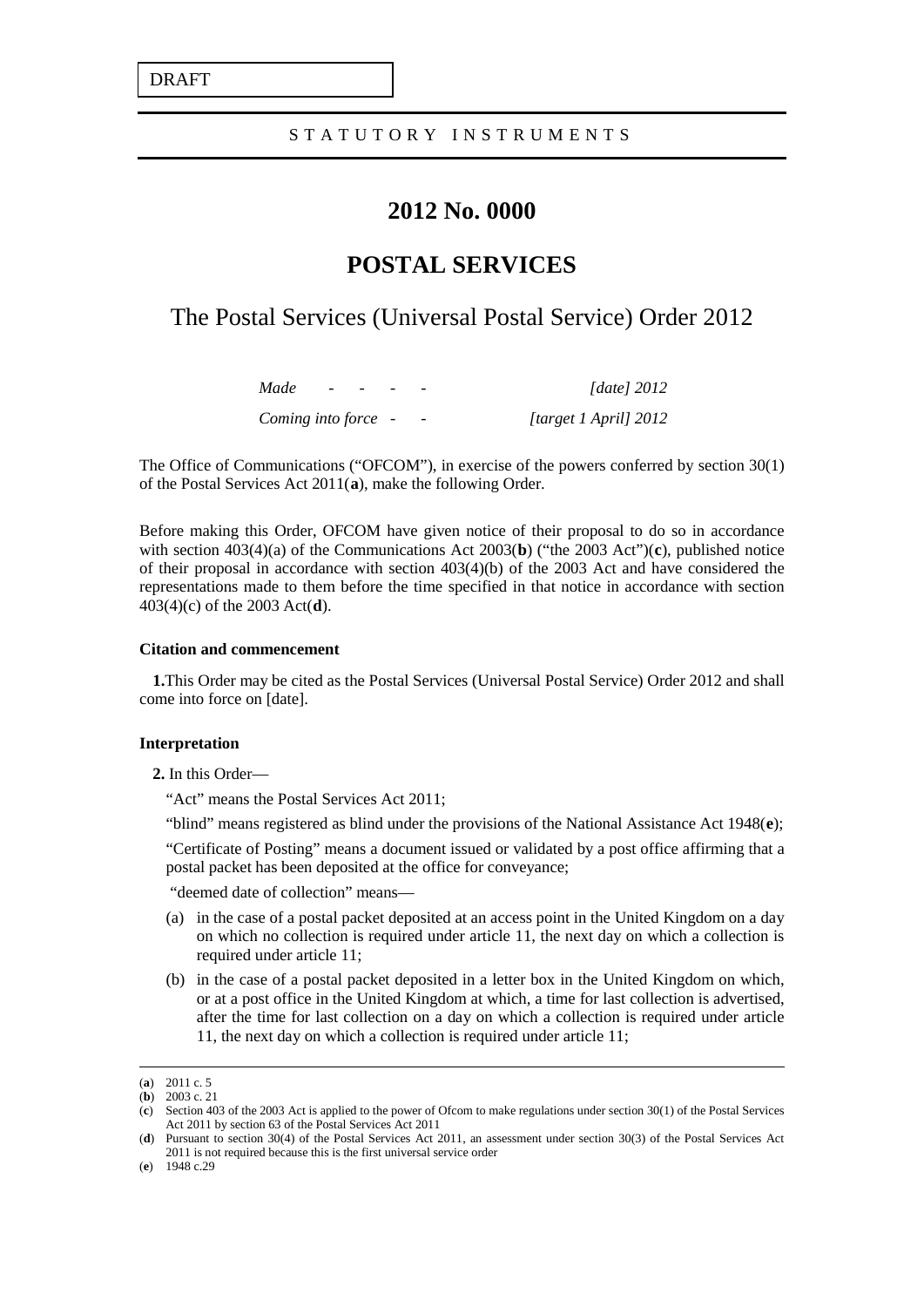- (c) in any other case where the access point is in the United Kingdom, the date of deposit;
- (d) in the case of a postal packet deposited at an access point outside the United Kingdom, before a last collection time notified in accordance with the rules of the country in question, the date of deposit; and
- (e) in the case of a postal packet deposited at an access point outside the United Kingdom, after a last collection time notified in accordance with the rules of the country in question, the next day upon which a collection is required under the rules of that country; and
- (f) in any other case where the access point is outside the United Kingdom, the date of deposit.

"delivery office" means an office managed by the universal service provider for the purposes of processing postal packets immediately prior to the activity of delivery to the address or addressee;

"domestic service" means a postal service for the conveyance of postal packets from access points in the United Kingdom to addresses in the United Kingdom;

"EC transfer point" means a facility for—

- (a) the collection by a universal service provider of postal packets originating from a country within the European Community other than the United Kingdom, for onward conveyance and delivery within the United Kingdom; or
- (b) the deposit by a universal service provider of postal packets originating from the United Kingdom, for onward conveyance and delivery to a country within the European Community other than the United Kingdom.

"eligible items" has the meaning given in Schedule 2 paragraph 2;

"insured item" means an item the value of which has been declared to the universal service provider and of which, in the event of its theft or loss or damage in the course of its conveyance by post, the universal service provider has agreed to pay to the sender an agreed reasonable sum, not exceeding the declared value;

"letter box" includes any pillar box, wall box, or other box or receptacle provided by a postal operator for the purpose of receiving postal packets, or any class of postal packets for onwards conveyance by post;

"meter" means a method of evidencing payment for postal services provided by the universal service provider which involve the conveyance of a postal packet, through which the sender having paid in advance for postage applies an impression to a visible surface of the postal packet using a franking machine licensed by the universal service provider;

"partially sighted" means having a standard of close-up vision, with spectacles, certified by an ophthalmologist, doctor or ophthalmic optician, of N12 (print size) or less;

"post office" means any premises or vehicle in the United Kingdom from which postal services, or services provided under arrangements with a government department, are provided directly to the public;

"proof of delivery" means a copy of a signature obtained on delivery of a postal packet;

"registered item" means an item which has been registered with the universal service provider in connection with its conveyance by post and for which an amount is payable to the sender in the event of theft or loss of or damage to it in the course of its conveyance by post;

"routing time" means the target maximum time for conveying postal packets from the access point to the delivery point in the provision of a postal service;

"ROW transfer point" means a facility for—

- (a) the collection by a universal service provider of postal packets originating from a country outside the European Community, for onward conveyance and delivery within the United Kingdom; or
- (b) the deposit by a universal service provider of postal packets originating from the United Kingdom, for onward conveyance and delivery to a country outside the European Community.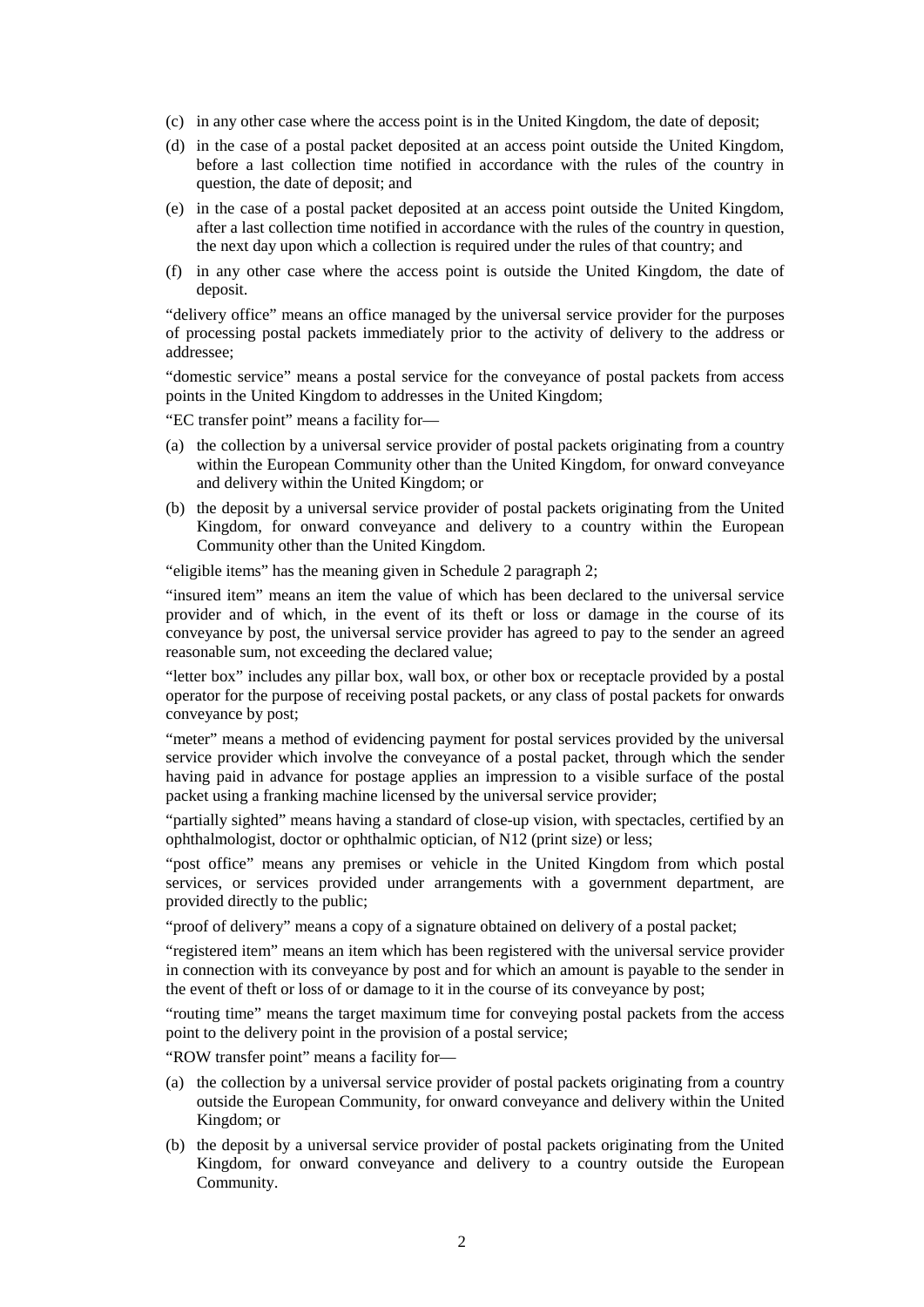"single piece service" means a postal service for which the price (on average for each postal packet) is not subject to any discounts related to—

- (a) the number of postal packets sent in connection with the person who paid for the service;
- (b) the positioning of text on the postal packet;
- (c) the use of markings which facilitate the use of machines to sort postal packets; or
- (d) presortation into geographical areas for delivery;

"tracking facility" means a facility enabling a sender to monitor the progress of a postal packet through the postal network;

"working day" means any day which is not a Sunday or a public holiday.

**3.**References to letters and postal packets exclude postal packets—

- (a) containing items which it is reasonable to exclude from carriage by post; or
- (b) which do not comply with conditions reasonably imposed on their carriage by post,

in either case for reasons of potential harm to health, public security or compliance with law.

**4.**Routing times shall be expressed using the formula " $D + n$ ", where—

- (a) "D" means the deemed date of collection; and
- (b) "n" means the maximum number of working days between D and the delivery date, including the delivery date.

#### **The universal service**

**5.**The universal services shall comprise—

- (a) deliveries as described in articles 7 to 10;
- (b) collections as described in article 11;
- (c) end-to-end postal services as described in article 12;
- (d) free postal services as described in article 13; and
- (e) addressee postal services as described in article 14.

**6.**The universal services shall be available for all postal packets which are legibly addressed, save as otherwise specified in this Order or the Act.

### **Deliveries**

**7.**At least one delivery of letters originating from anywhere in the world every Monday to Saturday—

- (a) to the home or premises of every individual or other person in the United Kingdom; and
- (b) to delivery points approved by Ofcom for the purposes of this paragraph.

**8.** At least one delivery of other postal packets originating from anywhere in the world every Monday to Friday—

- (a) to the home or premises of every individual or other person in the United Kingdom; and
- (b) to delivery points approved by Ofcom for the purposes of this paragraph.

**9.** Regulations 7 and 8 shall not apply in relation to a particular address or delivery point, where the addressee has purchased one or more postal services in accordance with which postal packets for that addressee are to be delayed or diverted.

**10.** In the provision of any universal service in Schedules 1 and 2, delivery shall be effected if—

- (a) the postal packet has been delivered to the postal address marked on the postal packet;
- (b) the postal packet has been delivered to an individual named on the postal packet;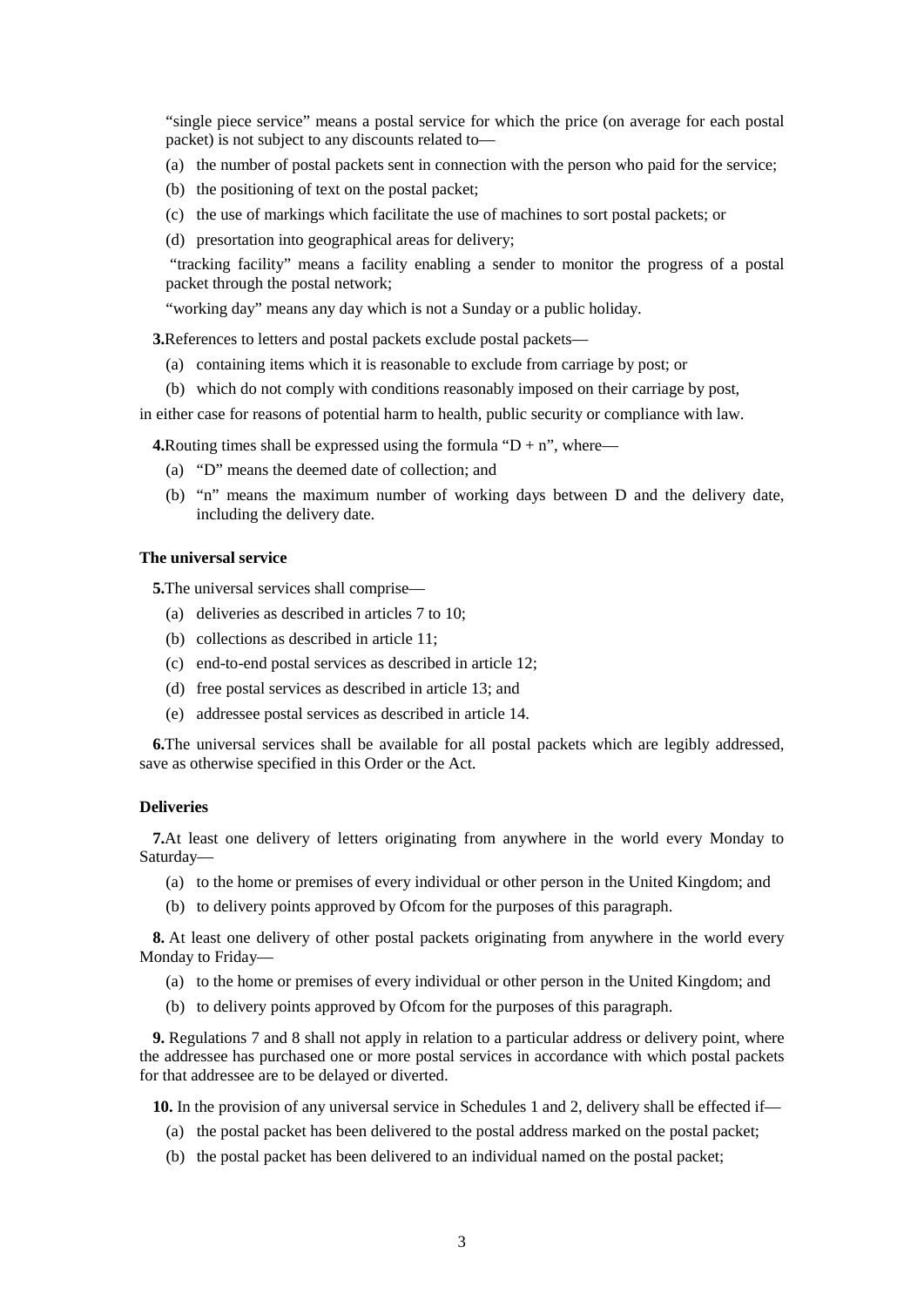(c) an unsuccessful attempt has been made to deliver the postal packet in accordance with (a) or (b), and the universal service provider offers the addressee a choice of redelivery within a reasonable period and an opportunity to collect the postal packet from a post office or delivery office.

### **Collections**

**11.**At least one collection—

- (a) every Monday to Saturday, from access points for letters for the services described in articles 12 and 13; and
- (b) every Monday to Friday, from access points for other postal packets for the services described in articles 12 and 13.

### **End-to-end postal services**

**12.** The postal services described in Schedule 1 of this Order shall be provided as single piece services at affordable prices determined in accordance with a public tariff which is uniform throughout the United Kingdom, on fair and reasonable terms, every day on which a collection is required by article 11.

## **Free postal services**

**13.**The postal services described in Schedule 2 of this Order shall be provided free of charge throughout the United Kingdom, save as otherwise specified, on fair and reasonable terms, every day on which a collection is required by article 11.

### **Addressee postal services**

**14.**The postal services described in Schedule 3 of this Order shall be provided at affordable prices determined in accordance with a public tariff which is uniform throughout the United Kingdom, on fair and reasonable terms, and shall be available for purchase every Monday to Saturday which is a working day.

*to be signed*

[] of the [] [to be dated] For and by authority of []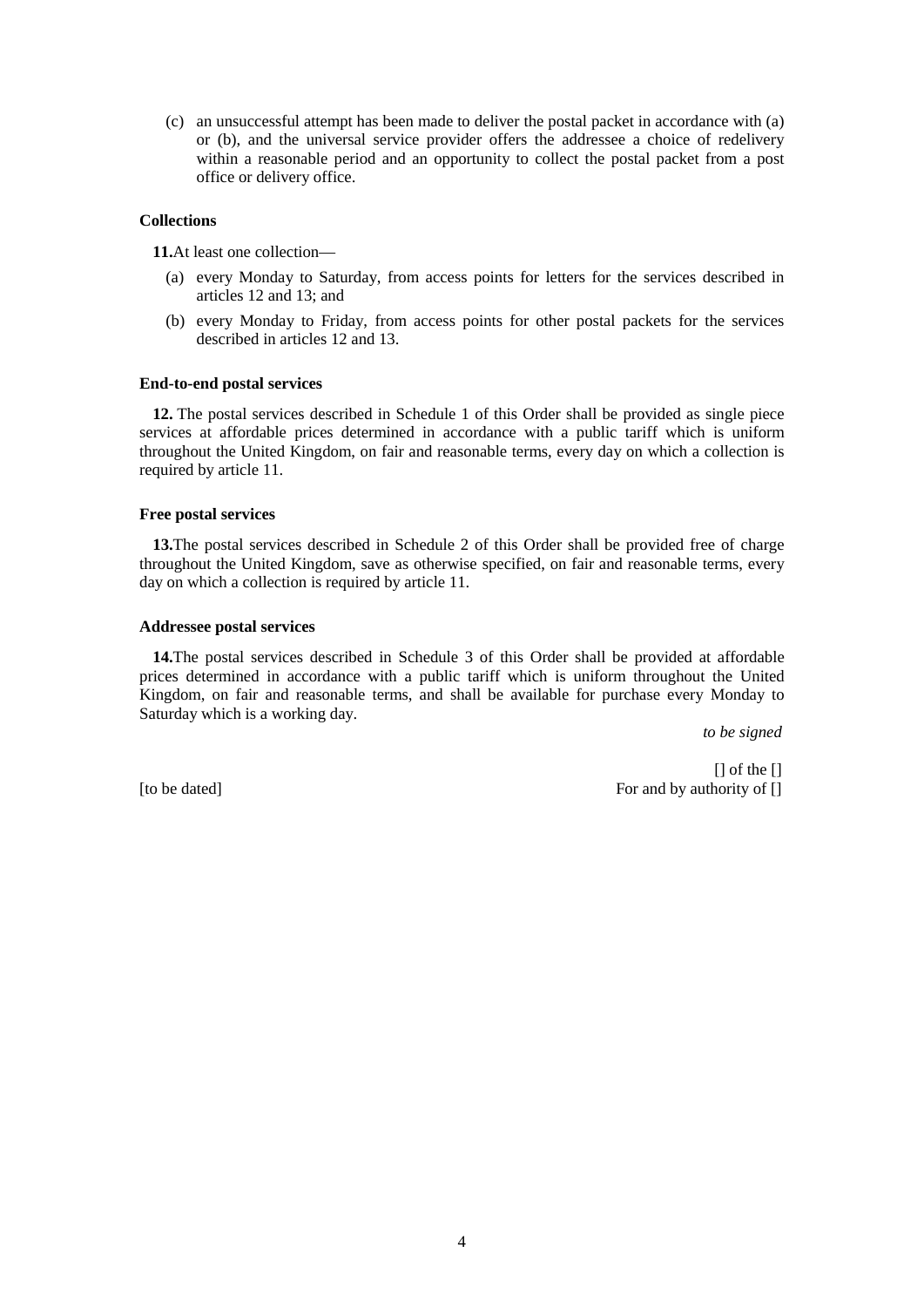## **SCHEDULES**

# SCHEDULE 1

## End to end postal services at affordable tariffs

## **First class services**

**1.**One or more domestic services for the conveyance of postal packets which—

- (a) have a routing time of  $D + 1$ ;
- (b) may be paid for by postage stamp, by meter or other reasonable methods;
- (c) provide a Certificate of Posting on request where the postal packet is deposited at a post office; and
- (d) offer to provide proof of delivery on application by the sender.

#### **Second class services**

**2.**One or more domestic services for the conveyance of postal packets which—

- (a) have a routing time of  $D + 3$ ;
- (b) may be paid for by postage stamp, by meter or other reasonable methods;
- (c) provide a Certificate of Posting on request where the postal packet is deposited at a post office; and
- (d) offer to provide proof of delivery on application by the sender.

#### **Special delivery services**

**3.**One or more domestic services for the conveyance of postal packets weighing no more than 10 kilograms which—

- (a) have a routing time of  $D + 1$ , with a target delivery time of 1pm, except where this is not reasonably possible;
- (b) are available for registered items and insured items;
- (c) provide a tracking facility;
- (d) offer to provide proof of delivery on application by the sender; and
- (e) are paid for in advance.

#### **Return to sender services**

**4.**One or more domestic services for the conveyance of postal packets back to the sender within a reasonable routing time, where—

- (a) the postal packet has been conveyed in the provision of a universal postal service and delivery to the addressee named on the postal packet has not been effected; and
- (b) the sender's address is marked on the postal packet.

### **Outgoing European Community services**

**5.**—(1) One or more services for the conveyance of postal packets to EC transfer points—

(a) having in relation to each country routing times which provide for at least 85% of postal packets to be delivered in  $D + 3$  and at least 97% of postal packets to be delivered in  $D +$ 5;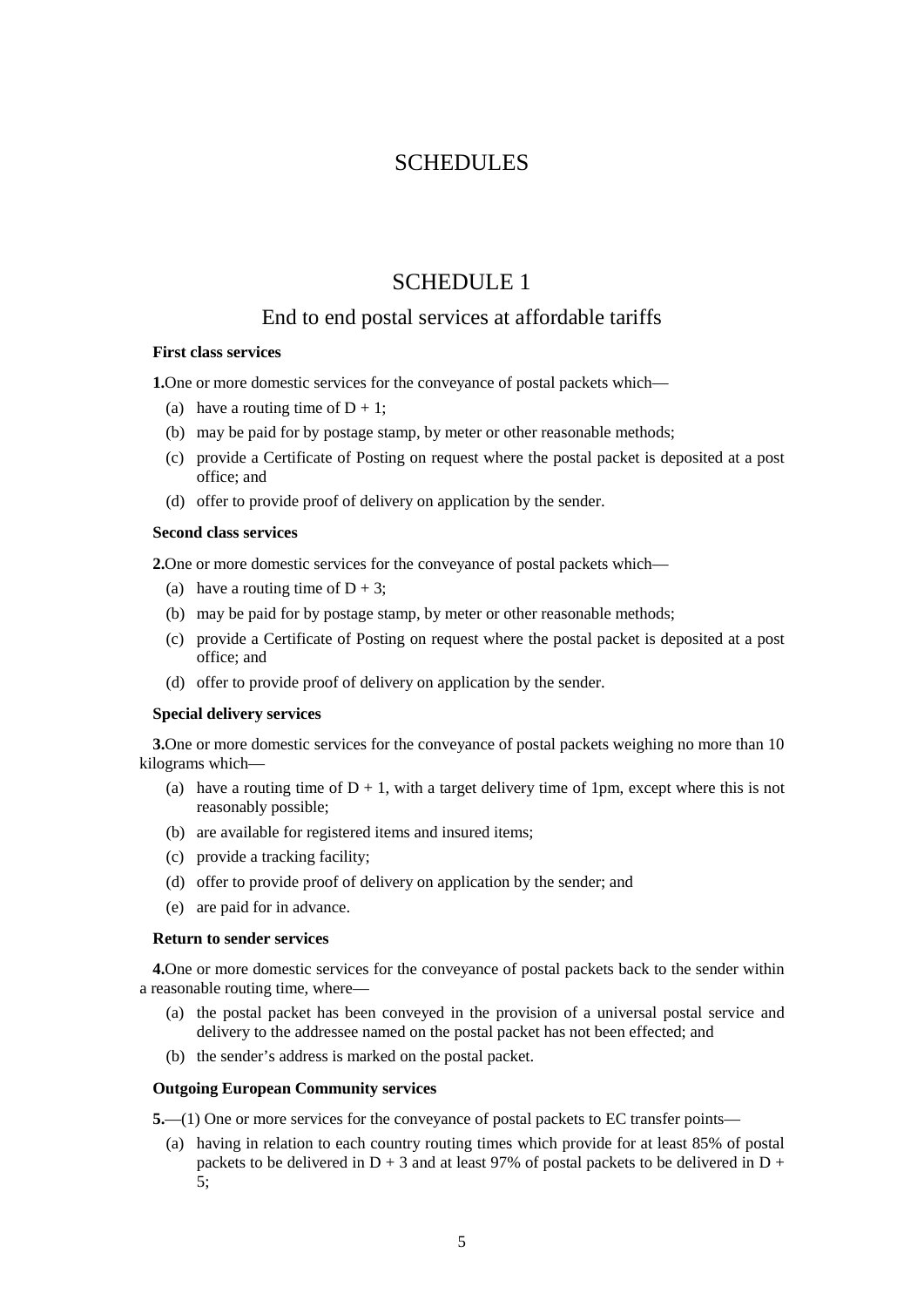- (b) which may be paid for by postage stamp or other reasonable methods; and
- (c) which provide a Certificate of Posting on request where the postal packet is deposited at a post office.
- (2) The services must include services for the conveyance of—
	- (a) registered items;
	- (b) insured items; and
	- (c) items which are neither registered nor insured.

#### **Outgoing rest of world services**

**6.**—(1) One or more services having for the conveyance of postal packets to ROW transfer points for onward delivery to each country of the world other than countries within the European Community where—

- (a) in relation to each country routing times for the end-to-end service are  $D + 7$ ;
- (b) the services may be paid for by postage stamp or other reasonable methods; and
- (c) a Certificate of Posting is provided on request where the postal packet is deposited at a post office.

(2) One or more services having reasonable routing times for the conveyance of postal packets to ROW transfer points for onward delivery to each country of the world other than countries within the European Community where—

- (a) in relation to each country routing times for the end-to-end service are  $D + 12$  weeks;
- (b) the services may be paid for by postage stamp or other reasonable methods; and
- (c) a Certificate of Posting is provided on request where the postal packet is deposited at a post office.

(3) The services provided for the purposes of paragraph 6 must include services for the conveyance of—

- (a) registered items;
- (b) insured items; and
- (c) items which are neither registered nor insured.

#### **Incoming European Community services**

**7.** One or more services for the onward conveyance and delivery within the United Kingdom of postal packets collected from EC transfer points for postal packets originating from each country within the European Community other than the United Kingdom, having routing times in relation to each country which provide for at least 85% of postal packets to be delivered with a routing time of  $D + 3$  and at least 97% of postal packets to be delivered with a routing time of  $D + 5$ .

## **Incoming rest of world services**

**8.** One or more services for the onward conveyance and delivery within the United Kingdom of postal packets collected from ROW transfer points for postal operators from each country of the world other than countries within the European Community, having reasonable routing times.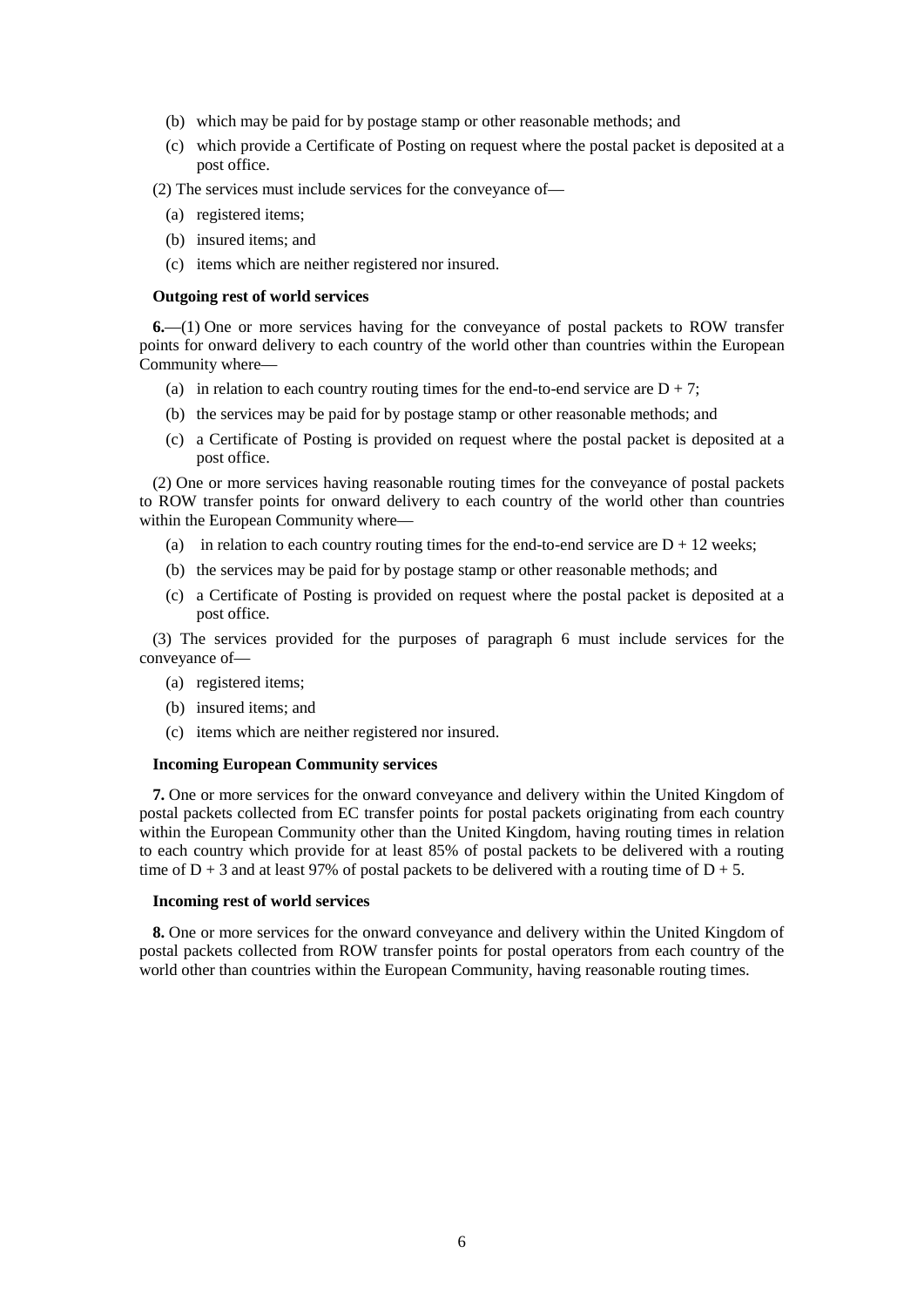## SCHEDULE 2

## End to end services to be provided free of charge

#### **Legislative petitions and addresses**

**1.** A domestic postal service for the conveyance of legislative petitions and addresses which meet the weight and covers requirements, having a reasonable routing time.

#### **Meaning of eligible item in relation to services for blind or partially sighted persons**

**2.**In paragraphs 3 and 4 of this Schedule, "eligible items" are—

- books, papers and letters which are prepared for use by blind or partially sighted people;
- papers sent to anyone to be prepared or impressed so blind or partially sighted people can use them;
- relief maps;
- machines, frames and attachments for making impressions for blind or partially sighted people to use;
- writing frames and attachments for blind or partially sighted people to use;
- Braille instruction manuals;
- games (including card games) for blind or partially sighted people;
- mathematical appliances and attachments for blind or partially sighted people;
- recordings of readings from printed sources, such as books, journals, newspapers, periodicals or similar publications;
- equipment used to play such recordings;
- metal plates impressed or sent for impressing for use by blind or partially sighted people;
- supplies of covers, envelopes and labels for sending articles for use by blind or partially sighted people;
- watches, clocks, timers, tools and measuring equipment designed for blind or partially sighted people to use;
- walking sticks adapted for blind or partially sighted people;
- harnesses for guide dogs; and
- computer disks and CDs which are prepared for blind or partially sighted people.

### **Domestic services for blind or partially sighted persons**

**3.**A domestic postal service having a routing time of  $D + 1$ , which conveys eligible items weighing up to 7 kilograms in aggregate per postal packet—

- (a) to blind or partially sighted persons;
- (b) from blind or partially sighted persons; or
- (c) from organisations representing blind people or providing a service specifically designed for blind or partially sighted persons.

#### **International services for blind or partially sighted persons**

**4.**—(1) One or more services for the conveyance of eligible items to any country in the world other than the United Kingdom—

(a) to blind or partially sighted persons;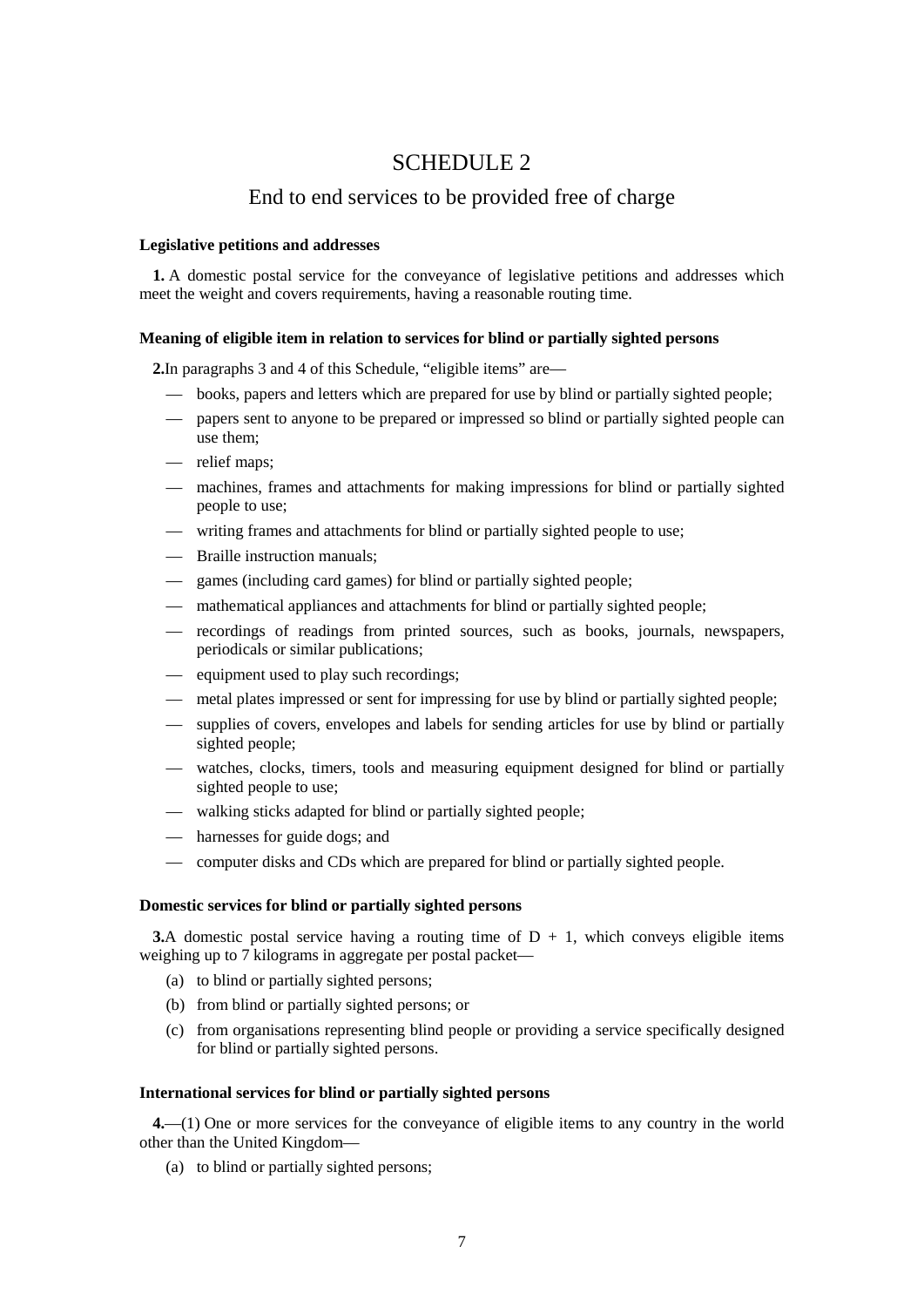- (b) from blind or partially sighted persons; or
- (c) from organisations representing blind people or providing a service specifically designed for blind or partially sighted persons.

(2) A service shall be available with a routing time of  $D + 12$  weeks for postal packets weighing no more than 7 kilograms.

(3) A service shall be available with a routing time of  $D + 7$  days for postal packets weighing no more than 7 kilograms, except that

- (a) if the destination is one of the territories listed in sub-paragraph (c), the postal packet shall weigh no more than 1 kilogram; and
- (b) in relation to any postal packet weighing between 1 kilogram and 7 kilograms, where the tariff for the postal packet concerned were it to be conveyed in the provision of a service set out in Schedule 1 paragraph 6(1) exceeds the tariff for that postal packet were it to be conveyed in the provision of a service set out in Schedule 1 paragraph 6(2), a tariff may be applied which does not exceed that difference.
- (c) The territories are—
- Albania,
- Andorra.
- Armenia,
- Austria,
- Azerbaijan,
- Azores,
- Balearic Islands,
- Belarus,
- Belgium,
- Bosnia-Herzegovina,
- Bulgaria,
- Canary Islands,
- Corsica,
- Croatia,
- Cyprus,
- Czech Republic,
- Denmark,
- Estonia,
- Färoe Islands,
- Finland,
- France,
- Georgia,
- Germany,
- Gibraltar,
- Greece,
- Greenland,
- Hungary,
- Iceland,
- Irish Republic,
- Italy,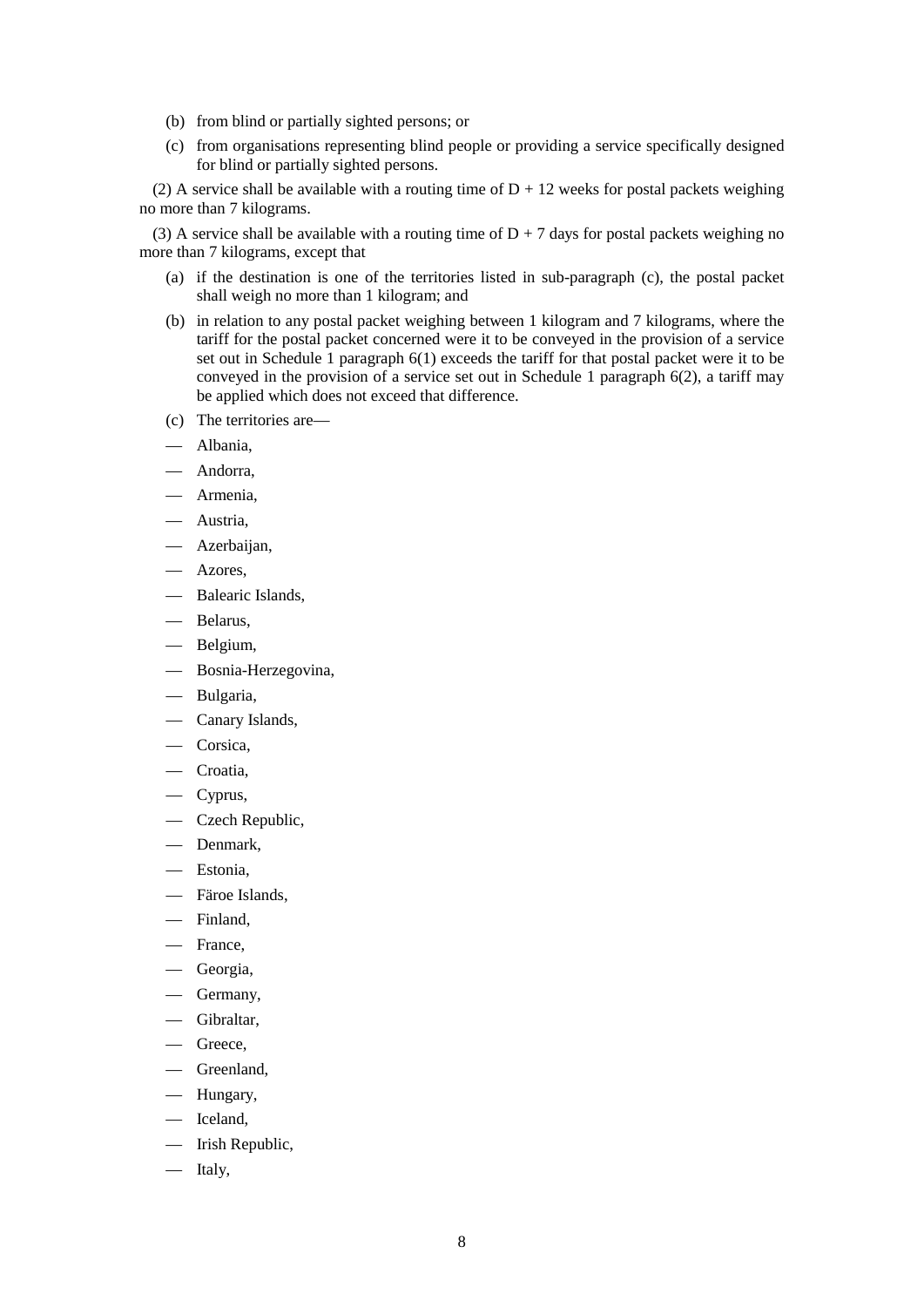- Kazakhstan,
- Kirghizstan,
- Latvia,
- Liechtenstein,
- Lithuania,
- Luxembourg,
- Macedonia,
- Madeira,
- Malta,
- Moldova,
- Monaco,
- Montenegro,
- Netherlands,
- Norway,
- Poland,
- Portugal,
- Romania,
- Russia,
- San Marino,
- Serbia,
- Slovak Republic,
- Slovenia,
- Spain,
- Spitzbergen,
- Sweden,
- Switzerland,
- Tajikistan,
- Turkey,
- Turkmenistan,
- Ukraine,
- Uzbekistan,
- Vatican City State.